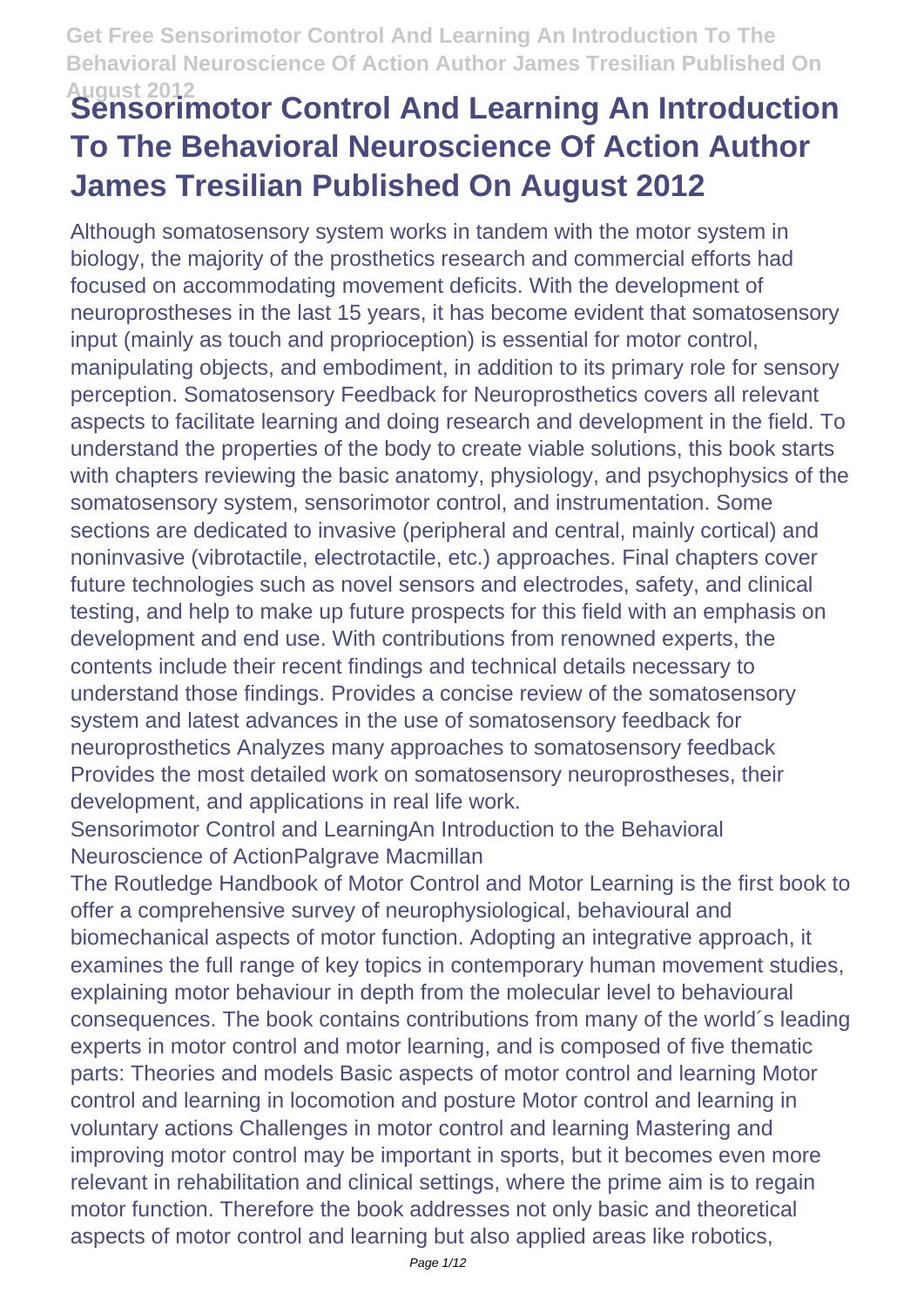**August 2012** modelling and complex human movements. This book is both a definitive subject guide and an important contribution to the contemporary research agenda. It is therefore important reading for students, scholars and researchers working in sports and exercise science, kinesiology, physical therapy, medicine and neuroscience.

This book constitutes the refereed proceedings of the 13th International Symposium on Visual Computing, ISVC 2018, held in Las Vegas, NV, USA in November 2018. The total of 66 papers presented in this volume was carefully reviewed and selected from 91 submissions. The papers are organized in topical sections named: ST: computational bioimaging; computer graphics; visual surveillance; pattern recognition; vitrual reality; deep learning; motion and tracking; visualization; object detection and recognition; applications; segmentation; and ST: intelligent transportation systems.

Close your eyes and ask yourself, 'what do I feel?' You might feel thirsty or tired. You might feel healthy and well or perhaps a little under the weather. Maybe you can feel that you are standing or that you are leaning over. You may also feel the world around you - the shape and texture of an apple in your hand, the feel of a chair you're sitting on. All these feelings have something in common, say psychologists and neuroscientists. They are all mental events, things that happen in the mind. But what if this is all wrong? What if it's not just the mind, but also the body itself that feels? And not merely physical sensations, but other feelings that seem to have nothing to do with bodies. Things like 'emotions' and 'intuitions' joy or rage, anxiety or optimism, or the feeling of being hard done by or misunderstood? Drawing on the latest research and a range of classic and contemporary thought, How You Feel shows you that your brain and your body are two parts of a single system that creates your mind and mental life. You will discover that you don't have feelings, thoughts and emotions inside your body, you have them with your body. There can be no mind without the body. Psychology is no longer about the brain, or about 'mind and body', it is about the whole that is you.

A novel theoretical framework that describes a possible rationale for the regularity in how we move, how we learn, and how our brain predicts events. In Biological Learning and Control, Reza Shadmehr and Sandro Mussa-Ivaldi present a theoretical framework for understanding the regularity of the brain's perceptions, its reactions to sensory stimuli, and its control of movements. They offer an account of perception as the combination of prediction and observation: the brain builds internal models that describe what should happen and then combines this prediction with reports from the sensory system to form a belief. Considering the brain's control of movements, and variations despite biomechanical similarities among old and young, healthy and unhealthy, and humans and other animals, Shadmehr and Mussa-Ivaldi review evidence suggesting that motor commands reflect an economic decision made by our brain weighing reward and effort. This evidence also suggests that the brain prefers to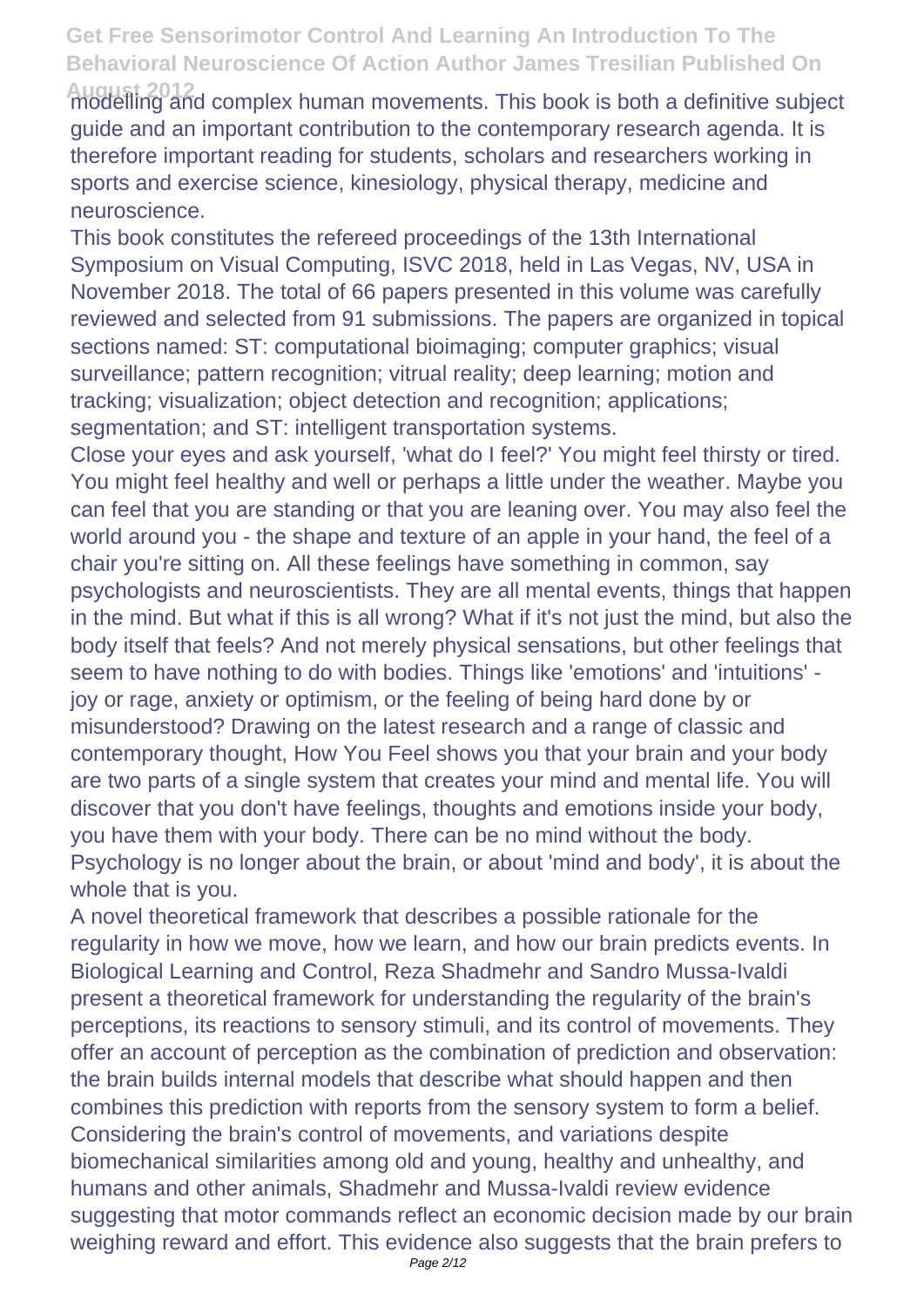**August 2012** receive a reward sooner than later, devaluing or discounting reward with the passage of time; then as the value of the expected reward changes in the brain with the passing of time (because of development, disease, or evolution), the shape of our movements will also change. The internal models formed by the brain provide the brain with an essential survival skill: the ability to predict based on past observations. The formal concepts presented by Shadmehr and Mussa-Ivaldi offer a way to describe how representations are formed, what structure they have, and how the theoretical concepts can be tested.

This collection of contributions on the subject of the neural mechanisms of sensorimotor control resulted from a conference held in Cairns, Australia, September 3-6, 2001. While the three of us were attending the International Union of Physiological Sciences (IUPS) Congress in St Petersburg, Russia, in 1997, we discussed the implications of the next Congress being awarded to New Zealand. We agreed to organise a satellite to this congress in an area of mutual interest -the neuroscience of movement and sensation. Australia has a longstanding and enviable reputation in the field of neural mechanisms of sensorimotor control. Arguably this reached its peak with the award of a Nobel Prize to Sir John Eccles in 1963 for his work on synaptic transmission in the central nervous system. Since that time, the subject of neuroscience has progressed considerably. One advance is the exploitation of knowledge acquired from animal experiments to studies on conscious human subjects. In this development, Australians have achieved international prominence, particularly in the areas of kinaesthesia and movement control. This bias is evident in the choice of subject matter for the conference and, subsequently, this book. It was also decided to assign a whole section to muscle mechanics, a subject that is often left out altogether from conferences on motor control. Cairns is a lovely city and September is a good time to visit it.

The human visual system is amazing in its ability to guide us in a diverse range of everyday tasks - driving, preparing food, reading - in addition to leisurely pursuits such as ball games, or reading music. Somehow, without conscious effort, our eyes find the information we need to negotiate the world around us. Only recently, however, has it become possible to explore just how it is that our eyes can supply the brain systems controling our limbs with the information they need to carry out these tasks. Thanks to the development of head-mounted eye trackers, we can now explore the strategies that the eye movement system uses in the the initation and guidance of action. Looking and Acting explores a wide variety of visually guided activities - from sedentary activities such as reading music, or drawing, to dynamic behaviours such as driving or playing cricket. It proposes that the eye movement system has its own store of knowledge about where to find the most appropriate information for guiding action - information not often available to conscious scrutiny. Thus, every action has its own specific repertoire of linked eye movements. The book starts with a brief background of eye movement studies. Part two reviews observations and analyses of different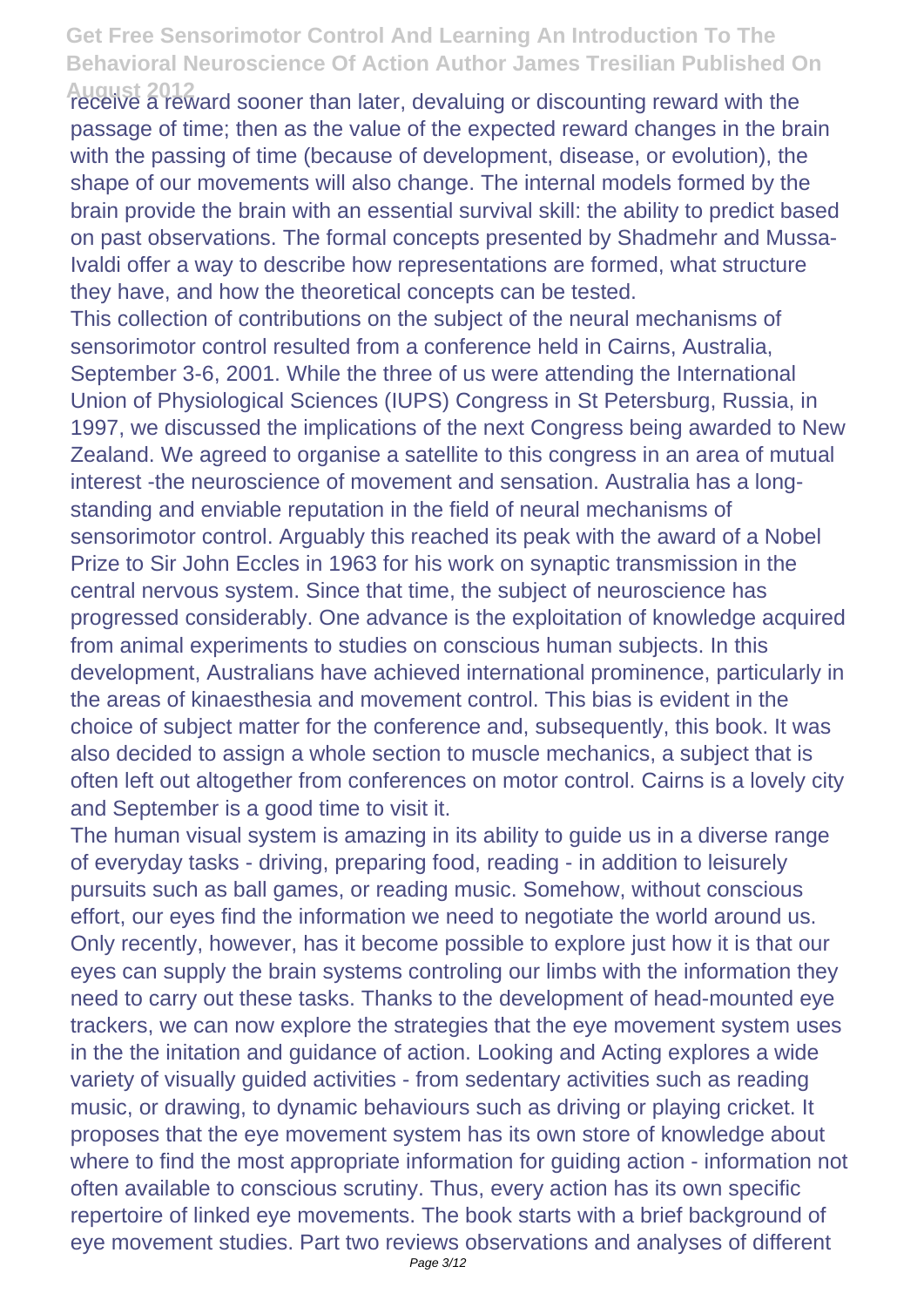**August 2012** activities. Finally, the book looks at visual representations, the neurophysiology of the brain systems involved, and the roles of attention and learning. Opening up a whole new field in eye movement research, the fascinating new book will be of great interest to all vision scientists, (psychologists, physiologists,

ophthalmologists) whether at professional, graduate, or advanced undergraduate levels.

We experience and understand the world, including music, through body movement–when we hear something, we are able to make sense of it by relating it to our body movements, or form an image in our minds of body movements. Musical Gestures is a collection of essays that explore the relationship between sound and movement. It takes an interdisciplinary approach to the fundamental issues of this subject, drawing on ideas, theories and methods from disciplines such as musicology, music perception, human movement science, cognitive psychology, and computer science.

Sensorimotor Control and Learning is a groundbreaking text that provides a uniquely integrated treatment of sensory and motor processes, reflecting the latest research trends in both neuromotor control and the perceptual sciences. Richly illustrated and written in a clear and concise manner, the book emphasizes the intimate links between sensory and motor processes, providing an integrated view of perception and action. Features of the book: Emphasis on the multidisciplinary nature of the subject, which makes the text useful for a wide variety of readers A rigorous and thorough account of how motor behaviors are controlled, coordinated, and changed Numerous real-world examples relating to everyday experience The latest research in the field, including a unique introductory treatment of control theory Boxes highlighting and explaining more than 100 key terms, definitions and concepts throughout the text Essential background material on neuroscience, biomechanics and engineering, making it a self-contained book for students Over 600 high-quality illustrations by the author Sensorimotor Control and Learning is an indispensable resource for students of kinesiology and psychology, as well as students of other disciplines such as human factors, biomedical engineering, physiotherapy, and the neurosciences."

A comprehensive look at state-of-the-art ADP theory and real-world applications This book fills a gap in the literature by providing a theoretical framework for integrating techniques from adaptive dynamic programming (ADP) and modern nonlinear control to address data-driven optimal control design challenges arising from both parametric and dynamic uncertainties. Traditional model-based approaches leave much to be desired when addressing the challenges posed by the ever-increasing complexity of real-world engineering systems. An alternative which has received much interest in recent years are biologically-inspired approaches, primarily RADP. Despite their growing popularity worldwide, until now books on ADP have focused nearly exclusively on analysis and design, with scant consideration given to how it can be applied to address robustness issues,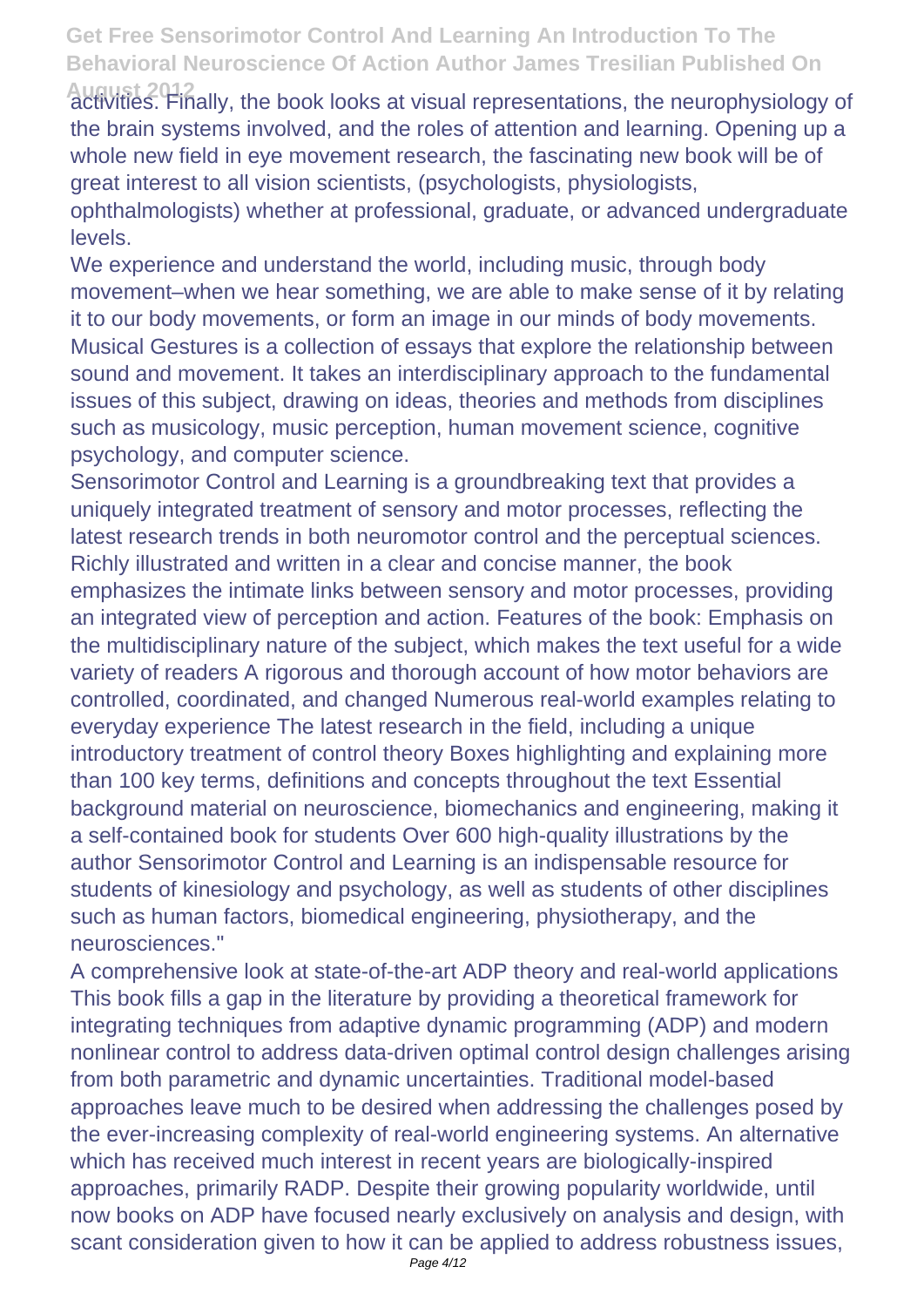**August 2012** a new challenge arising from dynamic uncertainties encountered in common engineering problems. Robust Adaptive Dynamic Programming zeros in on the practical concerns of engineers. The authors develop RADP theory from linear systems to partially-linear, large-scale, and completely nonlinear systems. They provide in-depth coverage of state-of-the-art applications in power systems, supplemented with numerous real-world examples implemented in MATLAB. They also explore fascinating reverse engineering topics, such how ADP theory can be applied to the study of the human brain and cognition. In addition, the book: Covers the latest developments in RADP theory and applications for solving a range of systems' complexity problems Explores multiple real-world implementations in power systems with illustrative examples backed up by reusable MATLAB code and Simulink block sets Provides an overview of nonlinear control, machine learning, and dynamic control Features discussions of novel applications for RADP theory, including an entire chapter on how it can be used as a computational mechanism of human movement control Robust Adaptive Dynamic Programming is both a valuable working resource and an intriguing exploration of contemporary ADP theory and applications for practicing engineers and advanced students in systems theory, control engineering, computer science, and applied mathematics.

Available again, an influential book that offers a framework for understanding visual perception and considers fundamental questions about the brain and its functions. David Marr's posthumously published Vision (1982) influenced a generation of brain and cognitive scientists, inspiring many to enter the field. In Vision, Marr describes a general framework for understanding visual perception and touches on broader questions about how the brain and its functions can be studied and understood. Researchers from a range of brain and cognitive sciences have long valued Marr's creativity, intellectual power, and ability to integrate insights and data from neuroscience, psychology, and computation. This MIT Press edition makes Marr's influential work available to a new generation of students and scientists. In Marr's framework, the process of vision constructs a set of representations, starting from a description of the input image and culminating with a description of three-dimensional objects in the surrounding environment. A central theme, and one that has had far-reaching influence in both neuroscience and cognitive science, is the notion of different levels of analysis—in Marr's framework, the computational level, the algorithmic level, and the hardware implementation level. Now, thirty years later, the main problems that occupied Marr remain fundamental open problems in the study of perception. Vision provides inspiration for the continuing efforts to integrate knowledge from cognition and computation to understand vision and the brain. robotics, intelligent systems, automation, mechatronics, micro nano technologies, AI,

Taken together, the findings from these studies provide novel insights into the sensorimotor integration impairments underlying stuttering. The sensorimotor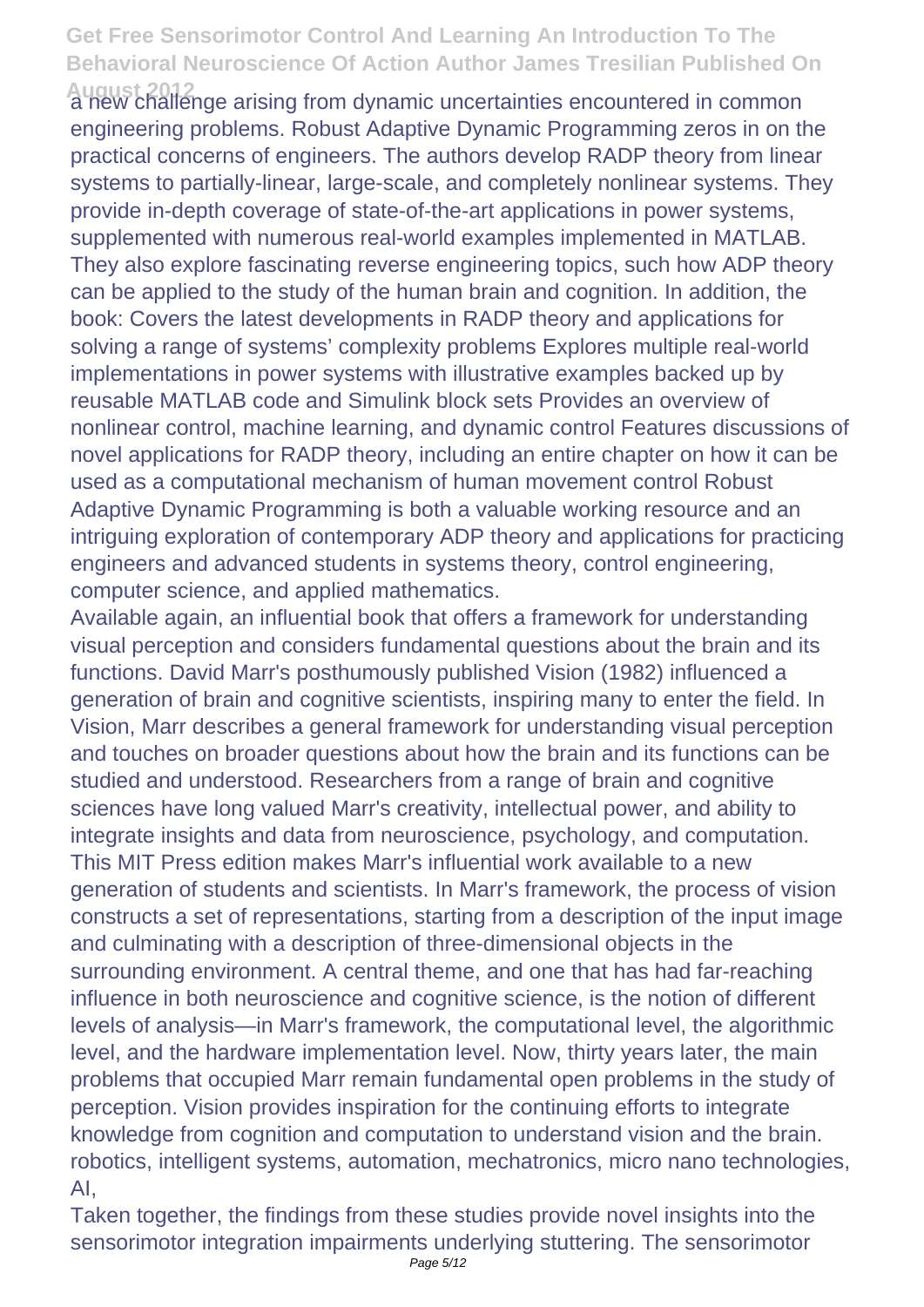**August 2012** learning studies demonstrated that sensory prediction errors may not be correctly integrated for subsequent movement planning in both CWS and AWS, and that this limitation reflects less than optimal implicit learning processes. The sensorimotor control study confirmed that AWS are indeed more dependent on online feedback for immediate within-movement corrections. This necessary but inefficient control strategy may ultimately lead to the repetitive corrections or postural fixations that are perceived as stuttering moments during speech production (Max et al., 2004; Max & Daliri, 2019).

The activities in this book tap into what kids love best--play. The 50 sensorimotor activities provide fun, easy, and imaginative exercises to build a child's skills that are necessary for meeting the challenges of everyday life at home, school, and out in the community.

"In the present work, we seek to build on previous studies of speech motor control and learning responses to perturbed auditory feedback by demonstrating associations between sensorimotor speech processes and patterns of brain activity. In particular, we wish to draw attention to speech motor learning in comparison to speech motor control. Contemporary models of speech motor control have been constructed on the basis of feedback perturbation studies, but generally do not include mechanisms for motor learning or the associated neural substrates. In a series of three studies, we investigated the modulation of cortical beta oscillations during unperturbed speech planning and production; in response to perturbed auditory feedback; and as a measure to compare resting brain connectivity before and after a speech motor learning and speech motor control task. The first study revealed a broad role for beta desychronization during speech planning, beginning in different regions of the left and right hemisphere and then spreading across much of the left hemisphere and a more restricted area of the right. During overt speech production, beta desynchronization was focused around pericentral regions, with additional modulations in auditory and inferior frontal regions at certain points during the utterance, corresponding in time to sensorimotor feedback processing. The patterns of beta oscillations throughout both phases partly corresponded with pathways proposed by a "dual-stream" model of auditory processing. The second study found significant associations between cortical beta power and behavioural compensation to perturbed auditory feedback. The particular regions depended on the learning phase (early/late) and also the utterance phase (planning/production). A number of brain regions outside of those proposed in speech motor control models showed this relationship with behavioural compensation, particularly in prefrontal and inferior parietal regions, including bilateral supramarginal gyrus, a region proposed to play a variety of different sensorimotor functions during speech. The final study found a broad network of brain regions with significant increases in beta band connectivity after a speech motor learning task, particularly including anterior prefrontal and right temporal regions. In comparison, a speech motor control task evoked only two significant increases in connectivity. Connectivity changes across the two tasks showed some potential functional overlap, but also point to a network for feedback processing outside of core speech motor control regions. This network would include a module for phonological working memory, as well as a link between speech motor learning and lexical-semantic processes. Our results suggest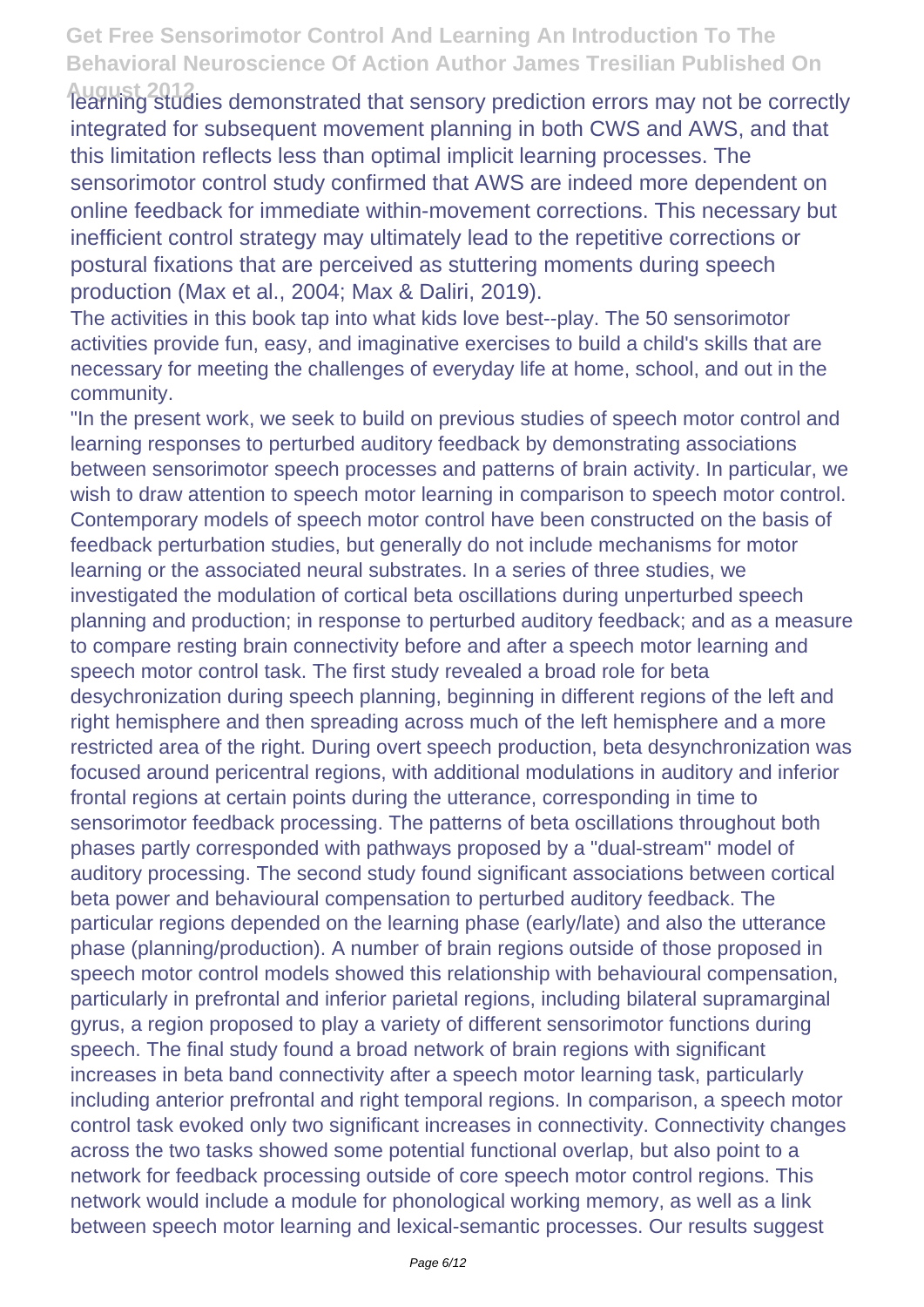**August 2012** the need for expanded models of speech production. These expanded models could then serve as a basis for examining the interactions between lower-level sensorimotor control and learning processes and behavioural processes such as second-language learning and recovery of speech capacities after injury." --

We introduce a biomimetic simulation framework for investigating human perception and sensorimotor control. Our framework is unique in that it features a biomechanically simulated musculoskeletal human model actuated by 823 muscles. The anthropomorphic model has two human-like eyes whose retinas contain spatially nonuniform arrangements of photoreceptors. The sensorimotor control system of our human model comprises a set of 15 automatically-trained, fully-connected deep neural networks. Two networks control the saccadic eye movement functionality of its binocular, foveated perception system. The remaining networks achieve neuromuscular control of the skeletal muscles. One network controls the 216 neck muscles that actuate the neck-head biomechanical complex, producing controlled head movements. In our prototype model, 3 networks control each limb; in particular, the 29 muscles in each of the two arms and the 39 muscles in each of the two legs. Thus, the virtual human demonstrates eective sensorimotor control of its eyes, head, and four limbs driven exclusively by visual perception to achieve a nontrivial motor task. We also demonstrate that its foveated perceptual system is capable of appearance-based recognition.

A comprehensive overview of an interdisciplinary approach to robotics that takes direct inspiration from the developmental and learning phenomena observed in children's cognitive development. Developmental robotics is a collaborative and interdisciplinary approach to robotics that is directly inspired by the developmental principles and mechanisms observed in children's cognitive development. It builds on the idea that the robot, using a set of intrinsic developmental principles regulating the real-time interaction of its body, brain, and environment, can autonomously acquire an increasingly complex set of sensorimotor and mental capabilities. This volume, drawing on insights from psychology, computer science, linguistics, neuroscience, and robotics, offers the first comprehensive overview of a rapidly growing field. After providing some essential background information on robotics and developmental psychology, the book looks in detail at how developmental robotics models and experiments have attempted to realize a range of behavioral and cognitive capabilities. The examples in these chapters were chosen because of their direct correspondence with specific issues in child psychology research; each chapter begins with a concise and accessible overview of relevant empirical and theoretical findings in developmental psychology. The chapters cover intrinsic motivation and curiosity; motor development, examining both manipulation and locomotion; perceptual development, including face recognition and perception of space; social learning, emphasizing such phenomena as joint attention and cooperation; language, from phonetic babbling to syntactic processing; and abstract knowledge, including models of number learning and reasoning strategies. Boxed text offers technical and methodological details for both psychology and robotics experiments.

The human hand can take on a huge variety of shapes and functions, providing its owner with a powerful hammer at one time or a delicate pair of forceps at another. The universal utility of the hand is even more enhanced by the ability to amplify the function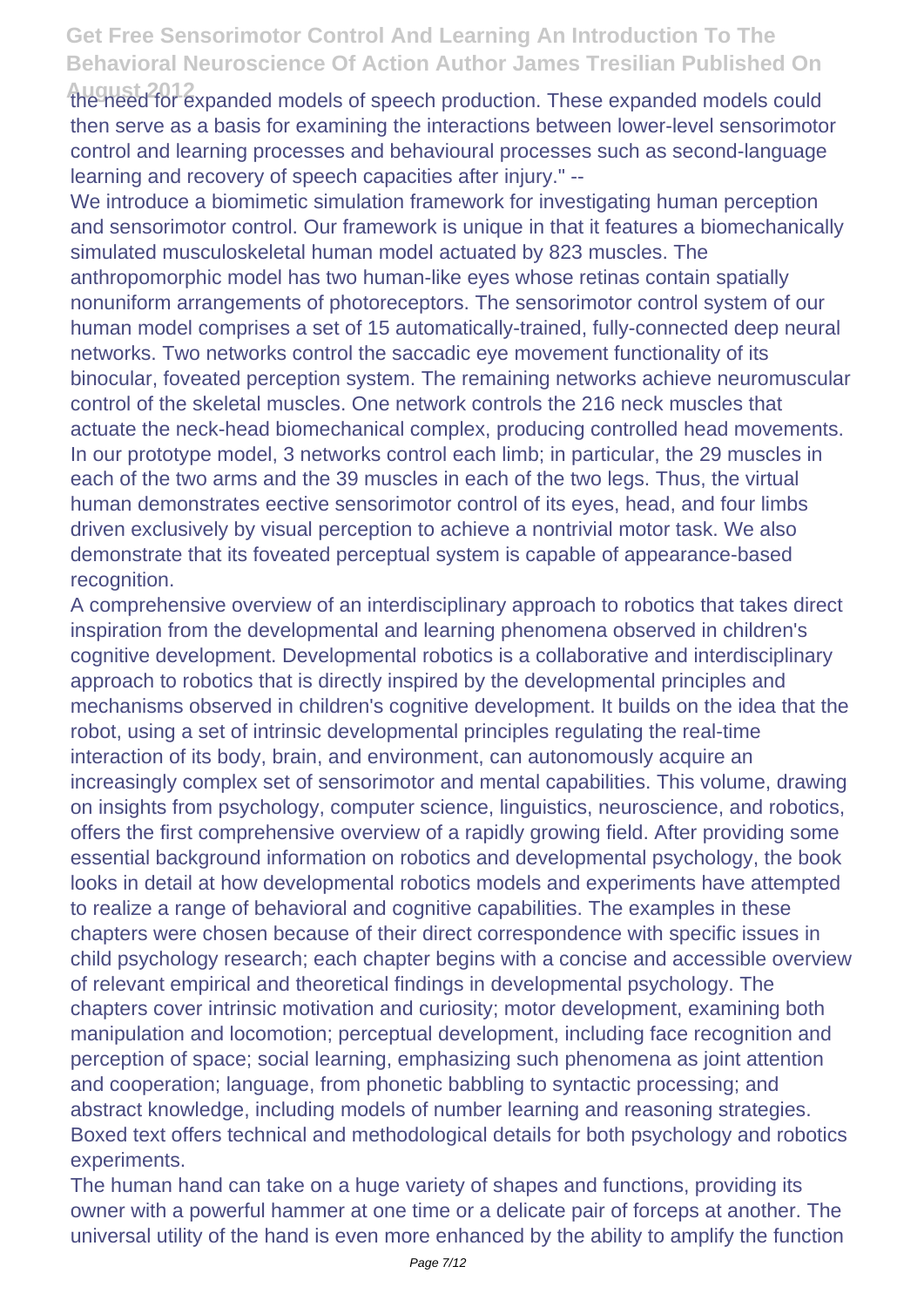**August 2012** of the hand by using tools. To understand and appreciate how the human brain controls movements of the hand, it is important to investigate both the healthy motor behaviour and dysfunction during everyday manipulative tasks. This book provides a contemporary summary of the physiology and pathophysiology of the manipulative and exploratory functions of the human hand. With contributions from scientists and clinical researchers of biomechanics, kinesiology, neurophysiology, psychology, physical medicine and rehabilitation, it covers the development of healthy human grasping over the lifespan, the wide spectrum of disability in the pathological state and links basic motor research with modern brain sciences.

Neural Networks for Control brings together examples of all the most important paradigms for the application of neural networks to robotics and control. Primarily concerned with engineering problems and approaches to their solution through neurocomputing systems, the book is divided into three sections: general principles, motion control, and applications domains (with evaluations of the possible applications by experts in the applications areas.) Special emphasis is placed on designs based on optimization or reinforcement, which will become increasingly important as researchers address more complex engineering challenges or real biological-control problems.A Bradford Book. Neural Network Modeling and Connectionism series Information Processing in Motor Control and Learning provides the theoretical ideas and experimental findings in the field of motor behavior research. The text presents a balanced combination of theory and empirical data. Chapters discuss several theoretical issues surrounding skill acquisition; motor programming; and the nature and significance of preparation, rapid movement sequences, attentional demands, and sensorimotor integration in voluntary movements. The book will be interesting to psychologists, neurophysiologists, and graduate students in related fields. Even if you've never seen a zombie movie or television show, you could identify an undead ghoul if you saw one. With their endless wandering, lumbering gait, insatiable hunger, antisocial behavior, and apparently memory-less existence, zombies are the walking nightmares of our deepest fears. What do these characteristic behaviors reveal about the inner workings of the zombie mind? Could we diagnose zombism as a neurological condition by studying their behavior? In Do Zombies Dream of Undead Sheep?, neuroscientists and zombie enthusiasts Timothy Verstynen and Bradley Voytek apply their neuro-know-how to dissect the puzzle of what has happened to the zombie brain to make the undead act differently than their human prey. Combining tongue-in-cheek analysis with modern neuroscientific principles, Verstynen and Voytek show how zombism can be understood in terms of current knowledge regarding how the brain works. In each chapter, the authors draw on zombie popular culture and identify a characteristic zombie behavior that can be explained using neuroanatomy, neurophysiology, and brain-behavior relationships. Through this exploration they shed light on fundamental neuroscientific questions such as: How does the brain function during sleeping and waking? What neural systems control movement? What is the nature of sensory perception? Walking an ingenious line between seriousness and satire, Do Zombies Dream of Undead Sheep? leverages the popularity of zombie culture in order to give readers a solid foundation in neuroscience. Despite the intensive experimental and theoretical studies for over a century, the

general processes involved in neural control of pasture and movement, in learning of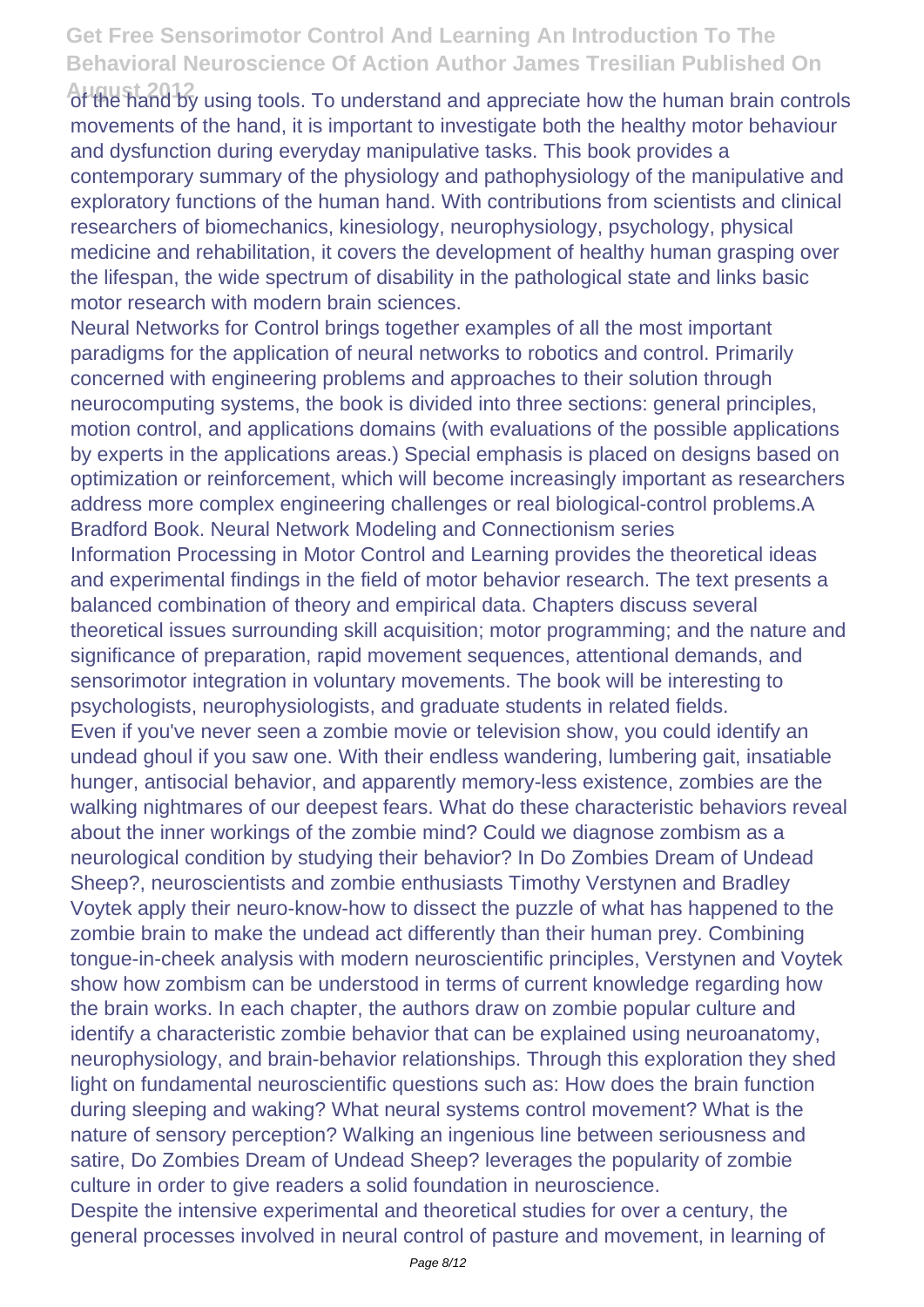**August 2012** motor behaviour in healthy subjects and in adaptation in pathology were and remain a challenging problems for the scientists in the field of sensorimotor control. The book is the outcome of the Advanced Research Workshop Sensorimotor Control, where the focus was on the state and the perspectives of the study in the field.

Provides a contemporary summary of the physiology and pathophysiology of the manipulative and exploratory functions of the human hand.

The report is the first of a two-part presentation which deals with certain computer controlled manipulator problems. This first part discusses a model which is designed to address problems of motor control, motor learning, adaptation, and sensorimotor integration. The problems are outlined and a solution is given which makes use of a state space memory and a piece-wise linearization of the equations of motion. A forthcoming companion article will present the results of tests performed on an implementation of the model.

This book is concerned with sensory cue integration both within and between sensory modalities, and focuses on the emerging way of thinking about cue combination in terms of uncertainty. These probabilistic approaches derive from the realization that our sensors are noisy and moreover are often affected by ambiguity. For example, mechanoreceptor outputs are variable and they cannot distinguish if a perceived force is caused by the weight of an object or by force we are producing ourselves. The probabilistic approaches elaborated in this book aim at formalizing the uncertainty of cues. They describe cue combination as the nervous system's attempt to minimize uncertainty in its estimates and to choose successful actions. Some computational approaches described in the chapters of this book are concerned with the application of such statistical ideas to real-world cue-combination problems. Others ask how uncertainty may be represented in the nervous system and used for cue combination. Importantly, across behavioral, electrophysiological and theoretical approaches, Bayesian statistics is emerging as a common language in which cue-combination problems can be expressed.

This volume evolved from a workshop which addressed the general area of motor control, and the broader problems of serial organisation and sensory-motor integration of human skills. A number of specific issues are highlighted, including the neural mechanisms and disabilities of sensory-motor integration, planning and programming of action, the dynamics of interlimb coordination, amendment and updating mechanisms, and in particular, perception-action coupling and the representation of action. Underlying much of the volume are the major theoretical issues which include the debate between computational and prescriptive approaches versus the emergent properties and system dynamics approaches. The book represents a diverse approach from such disciplines as psychology, electrical and mechanical engineering, human movement studies, physiotherapy, neurology, and kinesiology.

This book looks at the common problems both human and robotic hands encounter when controlling the large number of joints, actuators and sensors required to efficiently perform motor tasks such as object exploration, manipulation and grasping. The authors adopt an integrated approach to explore the control of the hand based on sensorimotor synergies that can be applied in both neuroscience and robotics. Hand synergies are based on goal-directed, combined muscle and kinematic activation leading to a reduction of the dimensionality of the motor and sensory space, presenting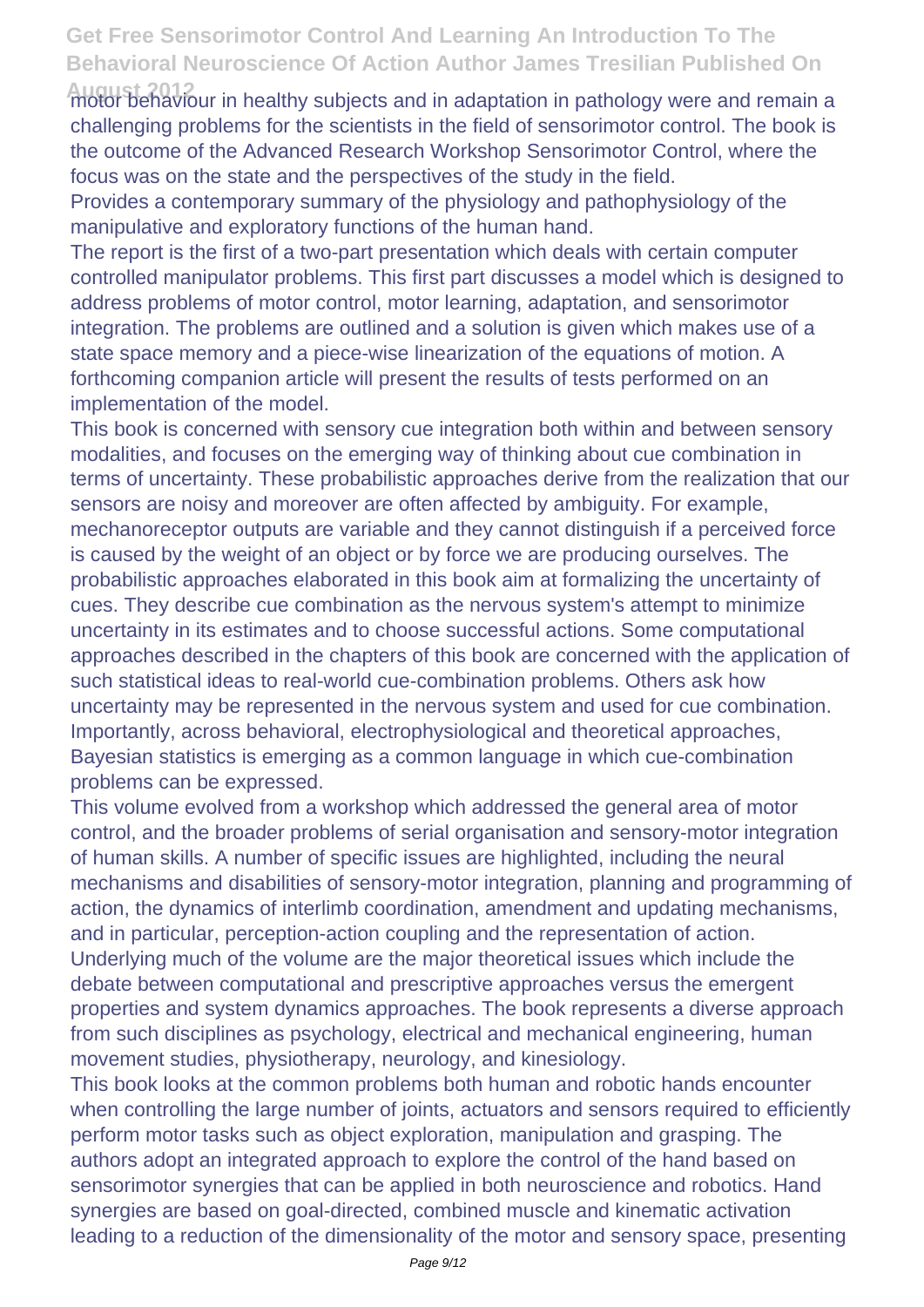**August 2012** a highly effective solution for the fast and simplified design of artificial systems. Presented in two parts, the first part, Neuroscience, provides the theoretical and experimental foundations to describe the synergistic organization of the human hand. The second part, Robotics, Models and Sensing Tools, exploits the framework of hand synergies to better control and design robotic hands and haptic/sensing systems/tools, using a reduced number of control inputs/sensors, with the goal of pushing their effectiveness close to the natural one. Human and Robot Hands provides a valuable reference for students, researchers and designers who are interested in the study and design of the artificial hand.

Emerging and currently available technologies offer great promise for helping older adults, even those without serious disabilities, to live healthy, comfortable, and productive lives. What technologies offer the most potential benefit? What challenges must be overcome, what problems must be solved, for this promise to be fulfilled? How can federal agencies like the National Institute on Aging best use their resources to support the translation from laboratory findings to useful, marketable products and services? Technology for Adaptive Aging is the product of a workshop that brought together distinguished experts in aging research and in technology to discuss applications of technology to communication, education and learning, employment, health, living environments, and transportation for older adults. It includes all of the workshop papers and the report of the committee that organized the workshop. The committee report synthesizes and evaluates the points made in the workshop papers and recommends priorities for federal support of translational research in technology for older adults. Have over a hundred years of brain research revealed all its secrets? This book

is motivated by a realization that cortical structure and behavior can be explained by a synergy of seemingly different mathematical notions: global attractors, which define non-invertible neural firing rate dynamics, random graphs, which define connectivity of neural circuit, and prime numbers, which define the dimension and category of cortical operation. Quantum computation is shown to ratify the main conclusion of the book: loosely connected small neural circuits facilitate higher information storage and processing capacities than highly connected large circuits. While these essentially separate mathematical notions have not been commonly involved in the evolution of neuroscience, they are shown in this book to be strongly inter-related in the cortical arena. Furthermore, neurophysiological experiments, as well as observations of natural behavior and evidence found in medical testing of neurologically impaired patients, are shown to support, and to be supported by the mathematical findings.

The Superior Colliculus: New Approaches for Studying Sensorimotor Integration discusses new experimental and theoretical approaches to investigating how the brain transforms sensory signals into the motor commands that are used to shift the direction of gaze. The material includes the potential models for sensorimotor integration in the primate brain, how computational models and experimental work can be integrated to test hypotheses about sensorimotor integration,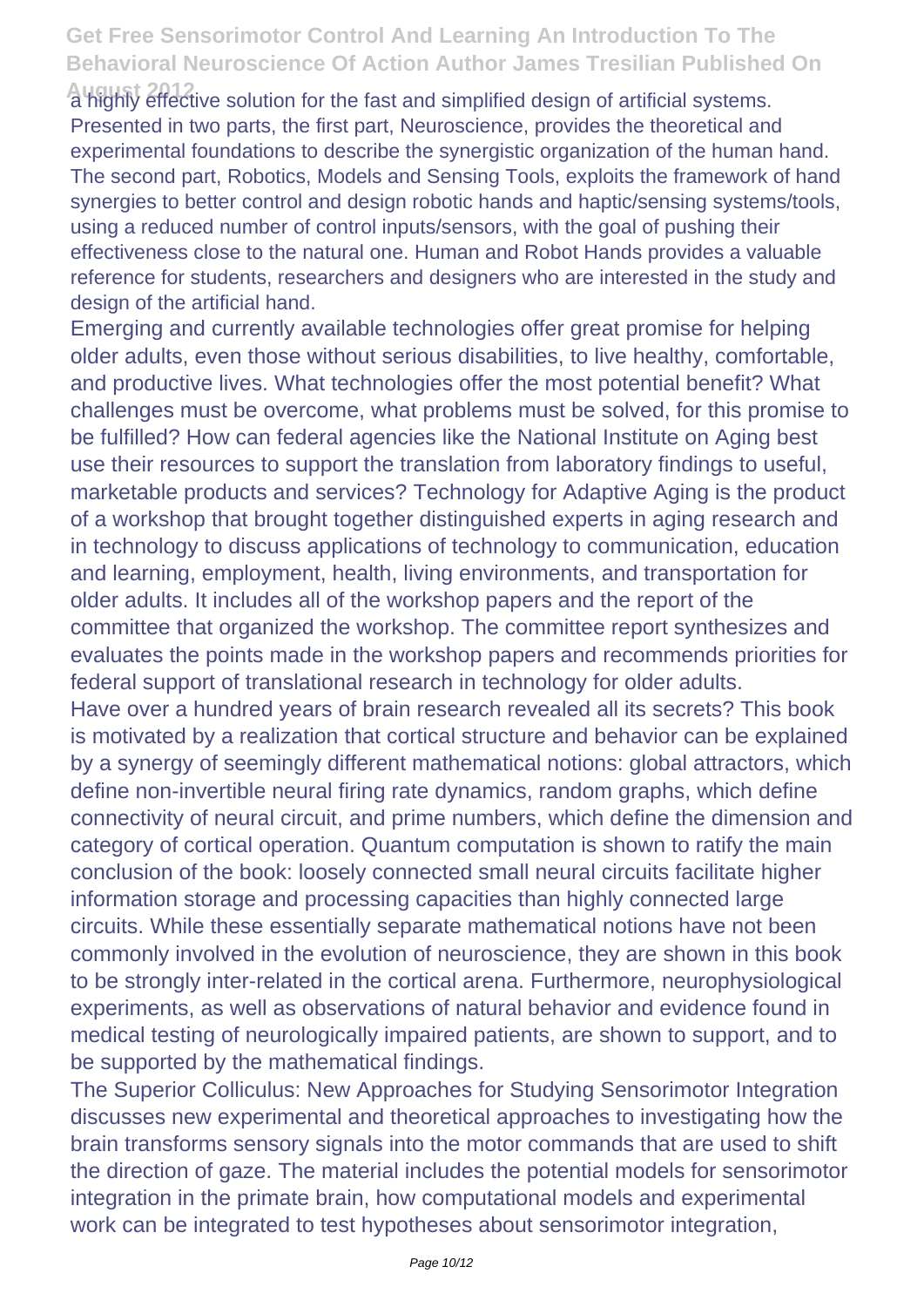**August 2012** models of how multiple cortical and subcortical structures interact to generate a single behavior, and a description of new methods to correlate behavior and neural function.

A synthesis of biomechanics and neural control that draws on recent advances in robotics to address control problems solved by the human sensorimotor system. This book proposes a transdisciplinary approach to investigating human motor control that synthesizes musculoskeletal biomechanics and neural control. The authors argue that this integrated approach—which uses the framework of robotics to understand sensorimotor control problems—offers a more complete and accurate description than either a purely neural computational approach or a purely biomechanical one. The authors offer an account of motor control in which explanatory models are based on experimental evidence using mathematical approaches reminiscent of physics. These computational models yield algorithms for motor control that may be used as tools to investigate or treat diseases of the sensorimotor system and to guide the development of algorithms and hardware that can be incorporated into products designed to assist with the tasks of daily living. The authors focus on the insights their approach offers in understanding how movement of the arm is controlled and how the control adapts to changing environments. The book begins with muscle mechanics and control, progresses in a logical manner to planning and behavior, and describes applications in neurorehabilitation and robotics. The material is self-contained, and accessible to researchers and professionals in a range of fields, including psychology, kinesiology, neurology, computer science, and robotics.

Sensorimotor Control and Learning is a groundbreaking text that provides a uniquely integrated treatment of sensory and motor processes, reflecting the latest research trends in both neuromotor control and the perceptual sciences. Richly illustrated and written in a clear and concise manner, the book emphasizes the intimate links between sensory and motor processes, providing an integrated view of perception and action. Features of the book: • Emphasis on the multidisciplinary nature of the subject, which makes the text useful for a wide variety of readers • A rigorous and thorough account of how motor behaviors are controlled, coordinated, and changed • Numerous real-world examples relating to everyday experience • The latest research in the field, including a unique introductory treatment of control theory • Boxes highlighting and explaining more than 100 key terms, definitions and concepts throughout the text • Essential background material on neuroscience, biomechanics and engineering, making it a self-contained book for students • Over 600 high-quality illustrations by the author Sensorimotor Control and Learning is an indispensable resource for students of kinesiology and psychology, as well as students of other disciplines such as human factors, biomedical engineering, physiotherapy, and the neurosciences.

This book is the first to view the effects of development, aging, and practice on the control of human voluntary movement from a contemporary context.